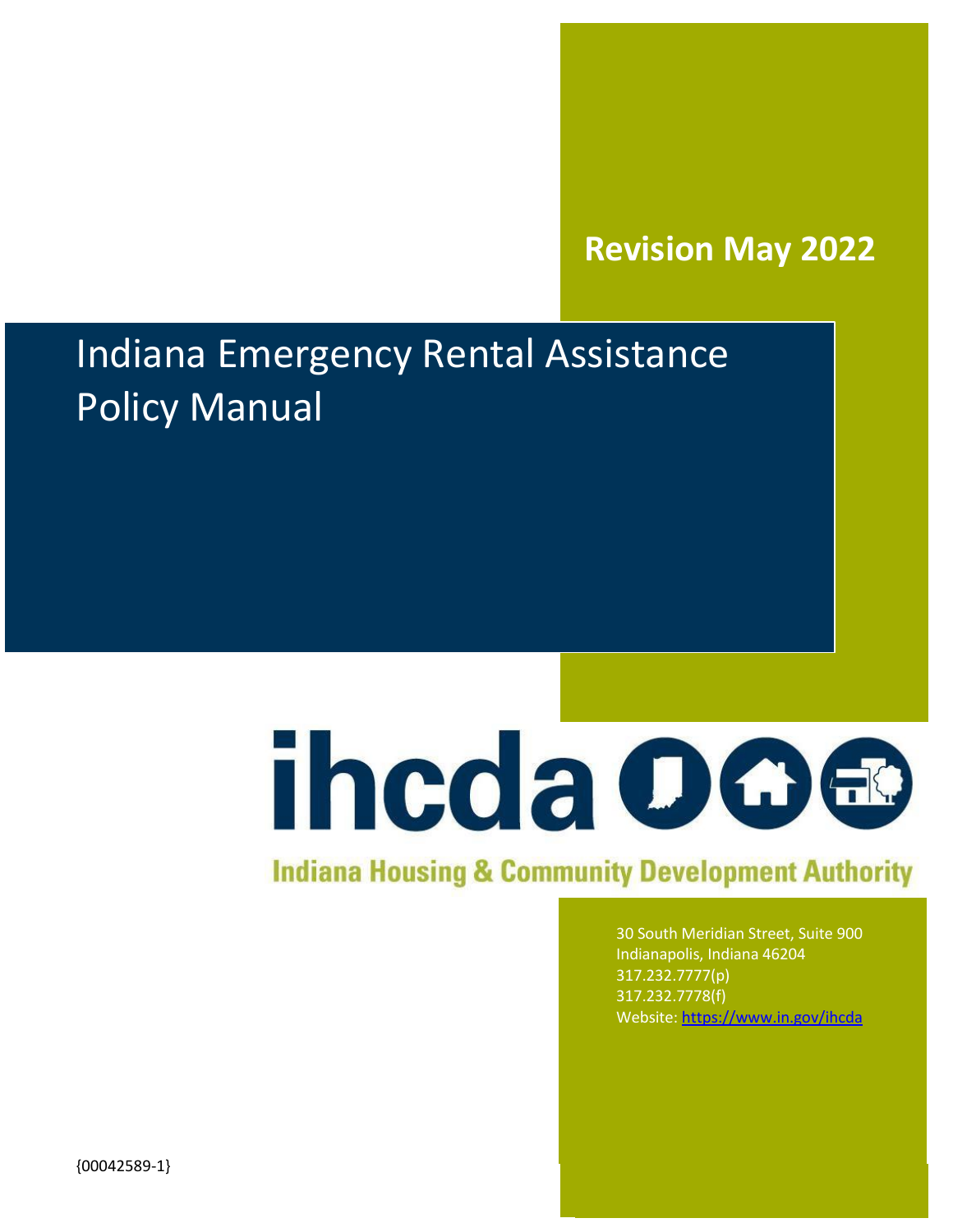# **Table of Contents**

|      | Section 1: Indiana Emergency Rental Assistance Program Introduction 4             |  |
|------|-----------------------------------------------------------------------------------|--|
| 1.1  |                                                                                   |  |
| 1.2  |                                                                                   |  |
|      |                                                                                   |  |
| 2.1  |                                                                                   |  |
| 2.2  |                                                                                   |  |
| 2.3  |                                                                                   |  |
| 2.4  |                                                                                   |  |
| 2.5  | Utility and Home Energy Assistance at Initial Application- Prior to 10/1/21 8     |  |
| 2.6  | Utility and Home Energy Assistance at Initial Application- On or After 10/1/21  9 |  |
| 2.7  |                                                                                   |  |
| 2.8  |                                                                                   |  |
| 2.9  | Cooperation of Landlords and Utility/Home Energy Providers 11                     |  |
| 2.10 |                                                                                   |  |
|      |                                                                                   |  |
| 3.1  |                                                                                   |  |
| 3.2  |                                                                                   |  |
| 3.3  |                                                                                   |  |
| 3.4  |                                                                                   |  |
| 3.5  |                                                                                   |  |
| 3.6  |                                                                                   |  |
| 3.7  |                                                                                   |  |
| 3.8  |                                                                                   |  |
|      |                                                                                   |  |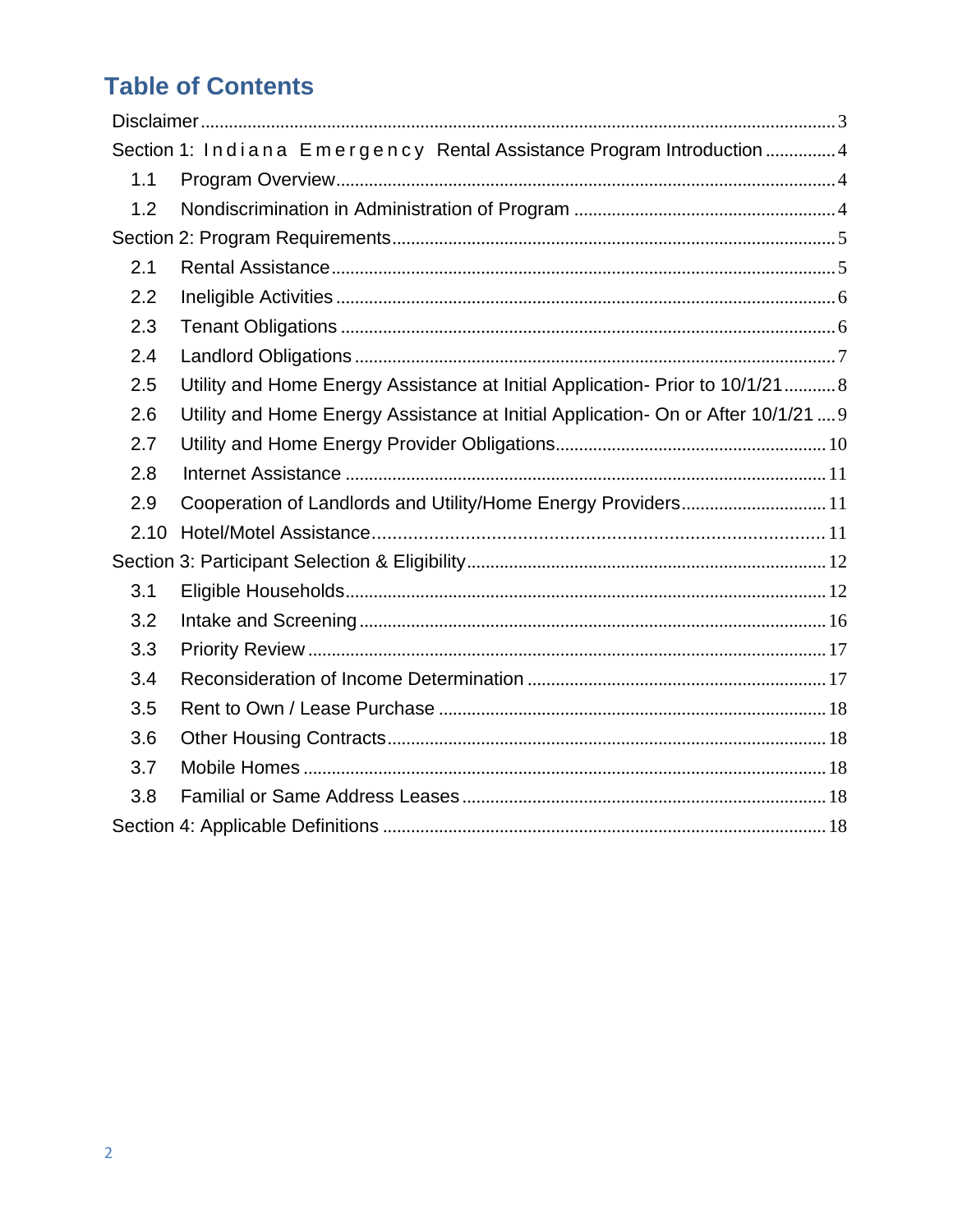# <span id="page-2-0"></span>**Disclaimer**

This Indiana Emergency Rental Assistance Manual ("Manual") is a reference guide to Indiana Housing and Community Development Authority's ("IHCDA's") implementation of the Federal Emergency Rental Assistance program, as established by Section 501 of Division N of the Consolidated Appropriations Act, 2021, Pub. L. No. 116-260, and the Emergency Rental Assistance Program 2, as established by Section 3201 of the American Rescue Plan Act of 2021, Pub. L. No. 117-2.

This Manual is designed to answer questions regarding participation in and eligibility for Indiana's Emergency Rental Assistance ("IERA"). This Manual is intended as a useful resource for tenants, landlords, utility/ home energy providers, and any party or agency assisting a tenant or landlord seeking to participate in IERA.

The publication of this Manual is for convenience only. Your use or reliance upon any of the provisions contained herein does not, expressly or impliedly, directly or indirectly, suggest, represent, or warrant that your application or any application for which you have rendered assistance will be approved to receive IERA funding. IHCDA and contributing authors hereby disclaim any and all responsibility of any liability, which may be asserted or claimed arising from reliance upon the procedures and information contained in this Manual.

# **Publication**

IHCDA in its sole discretion reserves the right to, and may from time to time, amend this Manual for any reason, including to ensure compliance with applicable federal, State, or local laws and regulations thereunder which may be amended and/or enacted; to reflect changes in the allocation of IERA funding, needs, or fair market rental rates; or to terminate the program. An amended Manual will be released periodically, as necessitated by a change in any of the items indicated above or to reflect updated IHCDA policies, procedures, or guidance. The newest edition of the Manual will override all previous editions, except where otherwise noted.

**This program is being supported, in whole or in part, by funds from CFDA 21.023 awarded to the State of Indiana by the U.S. Department of the Treasury.**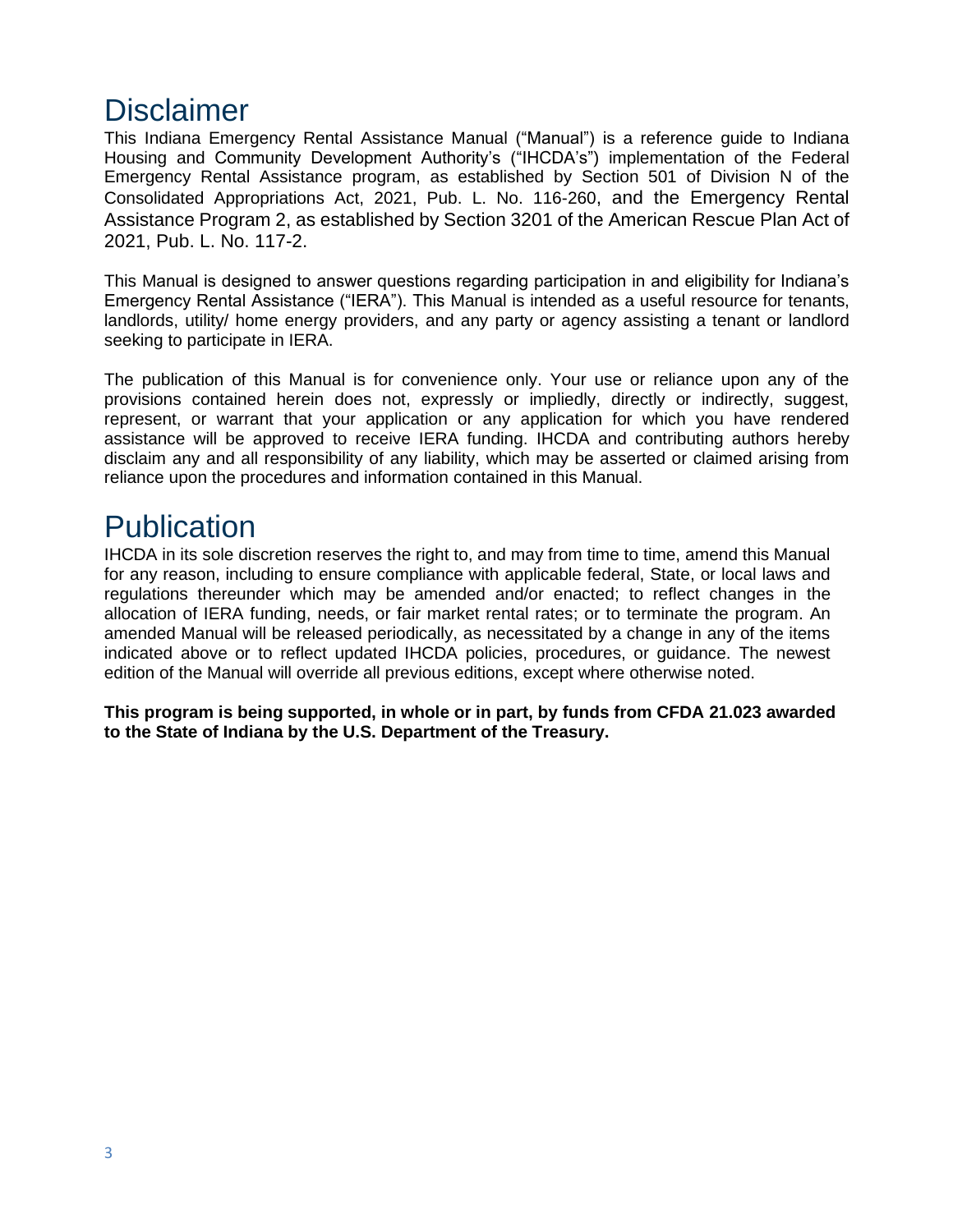# <span id="page-3-0"></span>Section 1: Indiana Emergency Rental Assistance Program Introduction

The Indiana Emergency Rental Assistance Program ("IERA") was created using Indiana's funding allocation from the Emergency Rental Assistance Program, as established by Section 501 of Division N of the Consolidated Appropriations Act, 2021, Pub. L. No. 116-260, and the Emergency Rental Assistance Program 2, as established by Section 3201 of the American Rescue Plan Act of 2021, Pub. L. No. 117-2.

The economic crisis caused by the novel coronavirus disease (COVID-19) pandemic has created a continuing need for rental and utility assistance throughout the State of Indiana. IERA provides rental and utility/ home energy assistance to households affected by the pandemic with the goal of promoting housing stability.

## <span id="page-3-1"></span>1.1 Program Overview

IERA provides rental assistance and utility/ home energy assistance to eligible Indiana renter households (defined in Section 3.1) to increase housing stability and prevent evictions. At IHCDA's discretion, dependent upon the availability of funding and Treasury guidance, IHCDA may obligate up to 18 months of assistance per eligible household.

## 1.2 Nondiscrimination in Administration of Program

IHCDA administers the IERA program in compliance with all applicable federal and State nondiscrimination statutes and regulations, including but not limited to Title VI of the Civil Rights Act of 1964, Title VIII of the Civil Rights Act of 1968 (The Fair Housing Act), and Indiana Code § 22-9.5 (Indiana Fair Housing), as amended. IHCDA does not discriminate on the basis of race, color, national origin, ancestry, religion, sex, gender identity, sexual orientation, marital status, familial status, or disability. Further, in accordance with Executive Order 13166, "Improving Access for Persons with Limited English Proficiency," IHCDA takes reasonable steps to ensure that persons with Limited English Proficiency have meaningful access to IERA.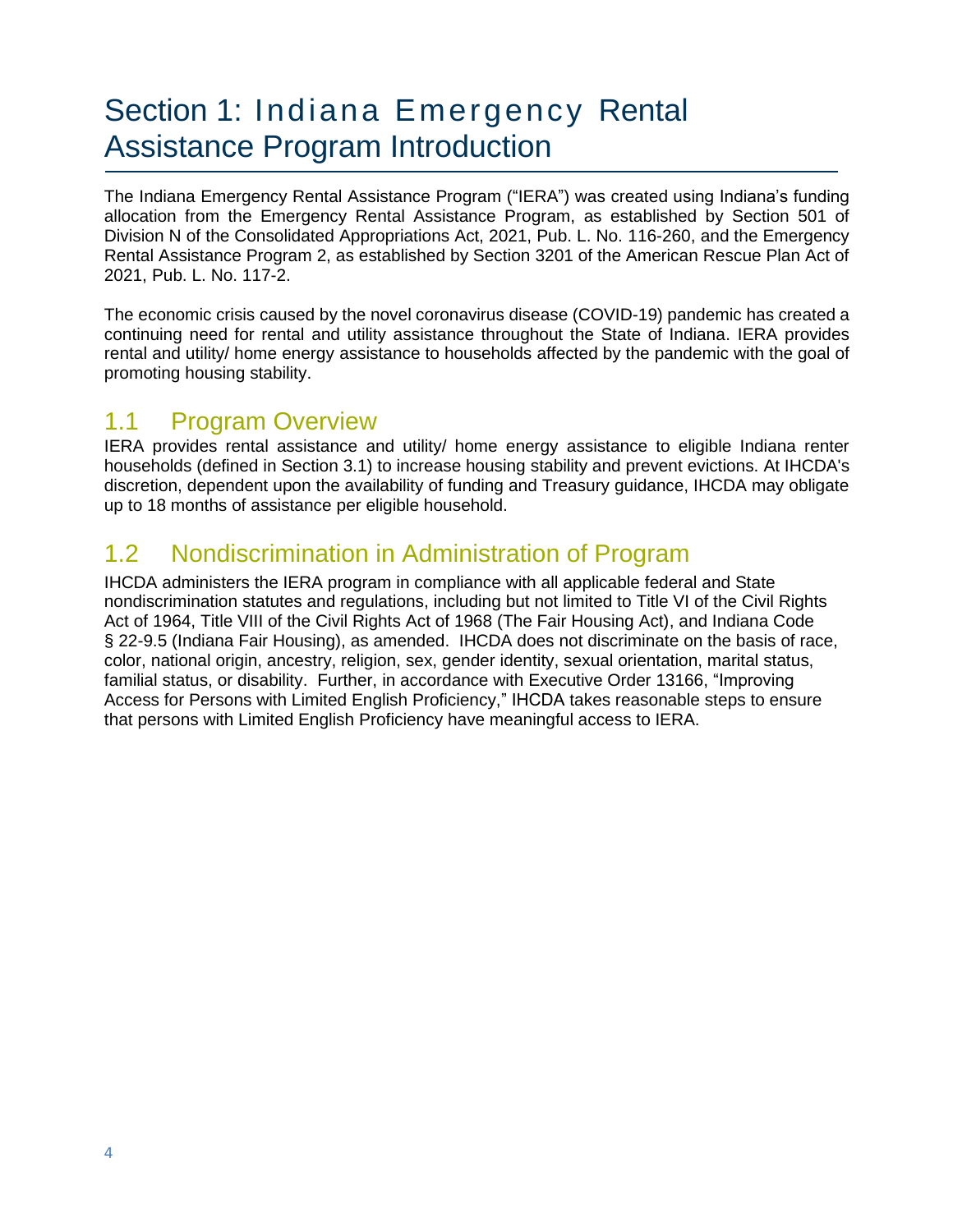# <span id="page-4-0"></span>Section 2: Program Requirements

### <span id="page-4-1"></span>2.1 Rental Assistance

Each household is eligible for up to 18 months of assistance, including a combination of previous months (arrears) and future months (forward facing rental assistance). The maximum monthly rental assistance cannot exceed the lesser of the amount specified in the tenant's lease or the amount in Chart 1-A or 1-B below based on the number of bedrooms in the rental unit.

#### **CHART 1-A: Rental Assistance Amounts for Applications\* Submitted Before 10/1/21**

| <b>Number of Bedrooms</b> | <b>Maximum Monthly</b>   |
|---------------------------|--------------------------|
|                           | <b>Rental Assistance</b> |
| Efficiency/Studio         | \$678                    |
| One-Bedroom               | \$781                    |
| Two-Bedroom               | \$946                    |
| Three-Bedroom             | \$1248                   |
| Four-Bedroom              | \$1455                   |

\*An application includes a recertification application.

#### **CHART 1-B: Rental Assistance Amounts for Applications\* Submitted on or After 10/1/21**

| <b>Number of Bedrooms</b> | <b>Maximum Monthly</b>   |
|---------------------------|--------------------------|
|                           | <b>Rental Assistance</b> |
| Efficiency/Studio         | \$822                    |
| One-Bedroom               | \$842                    |
| Two-Bedroom               | \$981                    |
| Three-Bedroom             | \$1369                   |
| Four-Bedroom              | \$1662                   |

\*An application includes a recertification application.

The maximum monthly payment shown in Chart 1-A is derived from the U.S. Department of Housing and Urban Development's (HUD) published fair market rents for the State of Indiana for 2021<sup>1</sup>. The maximum monthly payment shown in Chart 1-B is derived from the HUD published fair market rents for the State of Indiana for 2022 with a HUD effective date of October 1, 2021.<sup>2</sup>

IERA can pay for past due rent or rental arrears that accumulated on or after April 1, 2020. If rental arrears exist that were accrued on or after April 1, 2020, arrears of 18 or fewer months will be paid. The amount of arrears paid per month will be capped at the rental assistance limit defined in Chart 1-A above. Late fees may be paid over and above the rental limit. Any remaining balance is the responsibility of the tenant.

If arrears of fewer than 18 months are paid, the remainder may be paid in three-month intervals of forward-facing rent. Households will qualify for forward-facing rental assistance in three-month intervals and will recertify every three months the household's need for continuing IERA assistance until the maximum allowable amount of assistance is exhausted.

<sup>&</sup>lt;sup>1</sup> [HUD 2021 Fair Market Rent data.](https://www.huduser.gov/portal/datasets/fmr/fmrs/FY2021_code/select_Geography.odn) The Indianapolis, Indiana HUD Metro FMR was selected for all bedroom sizes for application program wide for Chart 1-A.

<sup>&</sup>lt;sup>2</sup> [HUD 2022 Fair Market Rent data.](https://www.huduser.gov/portal/datasets/fmr/fmrs/FY2022_code/select_Geography.odn) IHCDA selected the highest FMR in the state for each bedroom size to create Chart 1-B.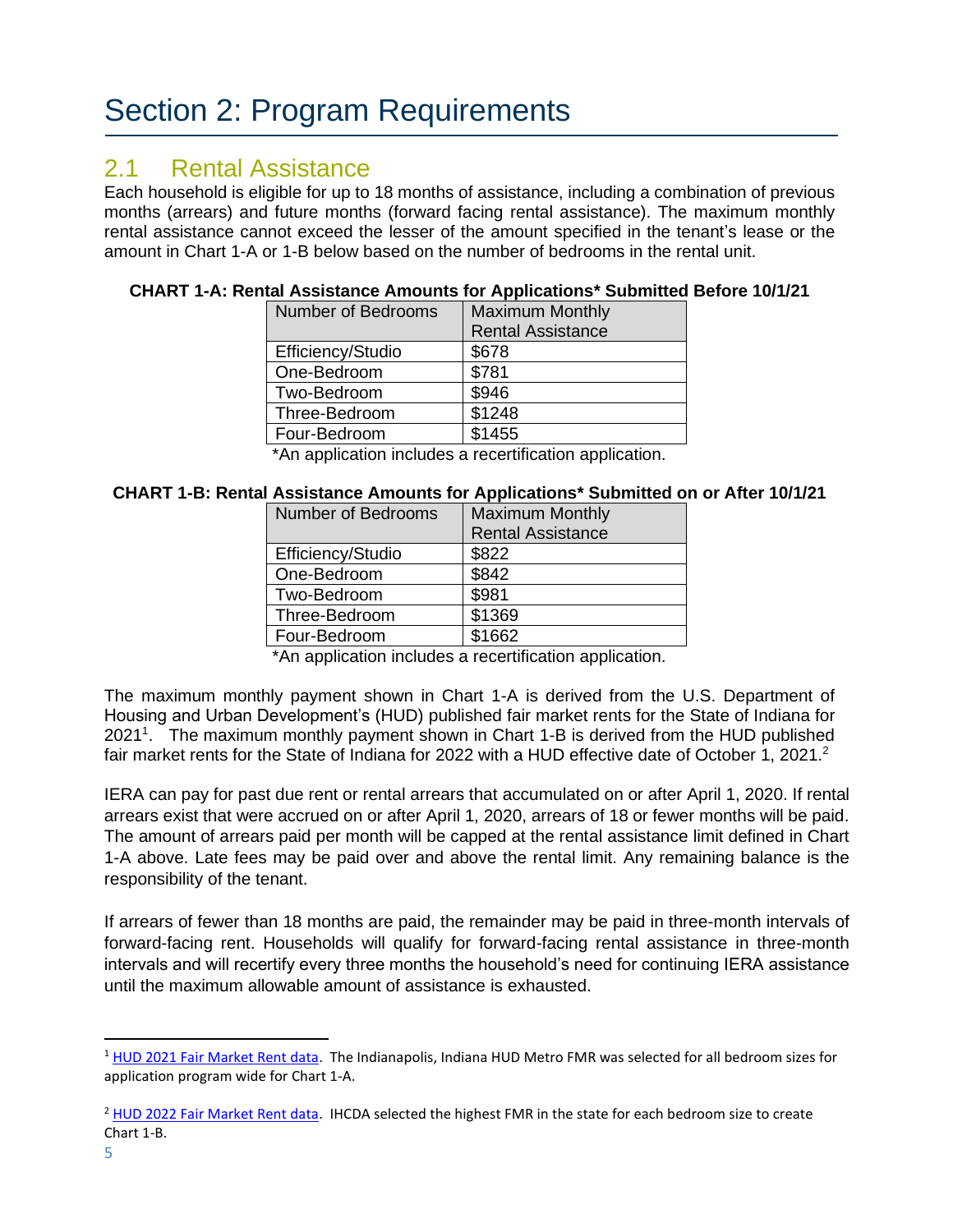Households may apply solely for the payment of forward-facing rent if no arrears exist. If rental arrears exist, the arrears must be addressed as stated herein. Future rents may only be approved three months at a time. Household eligibility and need for assistance must be recertified every three months for a household to continue to receive assistance.

Households that already receive federal rental assistance (through programs including, but not limited to, Housing Choice Vouchers, Section 8 Project Based Rental Assistance, USDA Rental Assistance, Public Housing, Emergency Solutions Grant (ESG), or HOME Tenant Based Rental Assistance) are eligible for IERA assistance. The amount of IERA assistance cannot exceed the lesser of the tenant-paid rent portion or the rental assistance limit in Chart 1-A or 1-B above. IERA cannot duplicate the rental assistance portion already provided by another rental assistance program.

IERA assistance for rent and/or utilities cannot be paid for any month in which an applicant received Indiana COVID-19 Rental Assistance Fund (RAF) or ESG assistance in 2020 or 2021.

Payments will be paid directly to the landlord by IHCDA on behalf of the household. If a landlord refuses to participate in the IERA, payments for rental arrears or future rent may be paid directly to the tenant via paper check with both tenant and landlord listed as a payee.

The tenant is responsible for paying, in full, any amount of rental arrears or future rent that is not covered by IHCDA's assistance. Such remaining balances that are not waived or forgiven by the landlord must be paid by the tenant.

Assistance shall be obligated for a term of 18 months for each qualifying household. Funds will be de-obligated if an applicant does not recertify for further future assistance.

## <span id="page-5-0"></span>2.2 Ineligible Activities

IERA funds may not be used for the following activities:

- Mortgage assistance for homeowners
- Utility and/or home energy assistance for homeowners
- Assistance for persons currently experiencing homelessness
- Payment of arrears accrued prior to April 1, 2020
- Payment of any penalties, except late fees
- Payment of damages, pet deposits, or other fees
- Security deposit assistance
- Moving expenses

## <span id="page-5-1"></span>2.3 Tenant Obligations

A household receiving IERA assistance must execute an IERA Agreement and acknowledge that the tenant will notify IHCDA immediately if:

- 1. The tenant vacates the premises;
- 2. The tenant is offered another form of rental assistance or intends to accept an alternate form of rental assistance;
- 3. The tenant receives a notice of past due rent or an eviction notice after assistance has been approved;
- 4. The tenant receives a notice of disconnect from a utility provider after utility assistance has been approved;
- 5. The tenant believes that the IERA assistance for rent has not been correctly applied to the household's rental arrears or current rent;
- 6. The tenant believes that the landlord has engaged in fraud regarding the receipt of or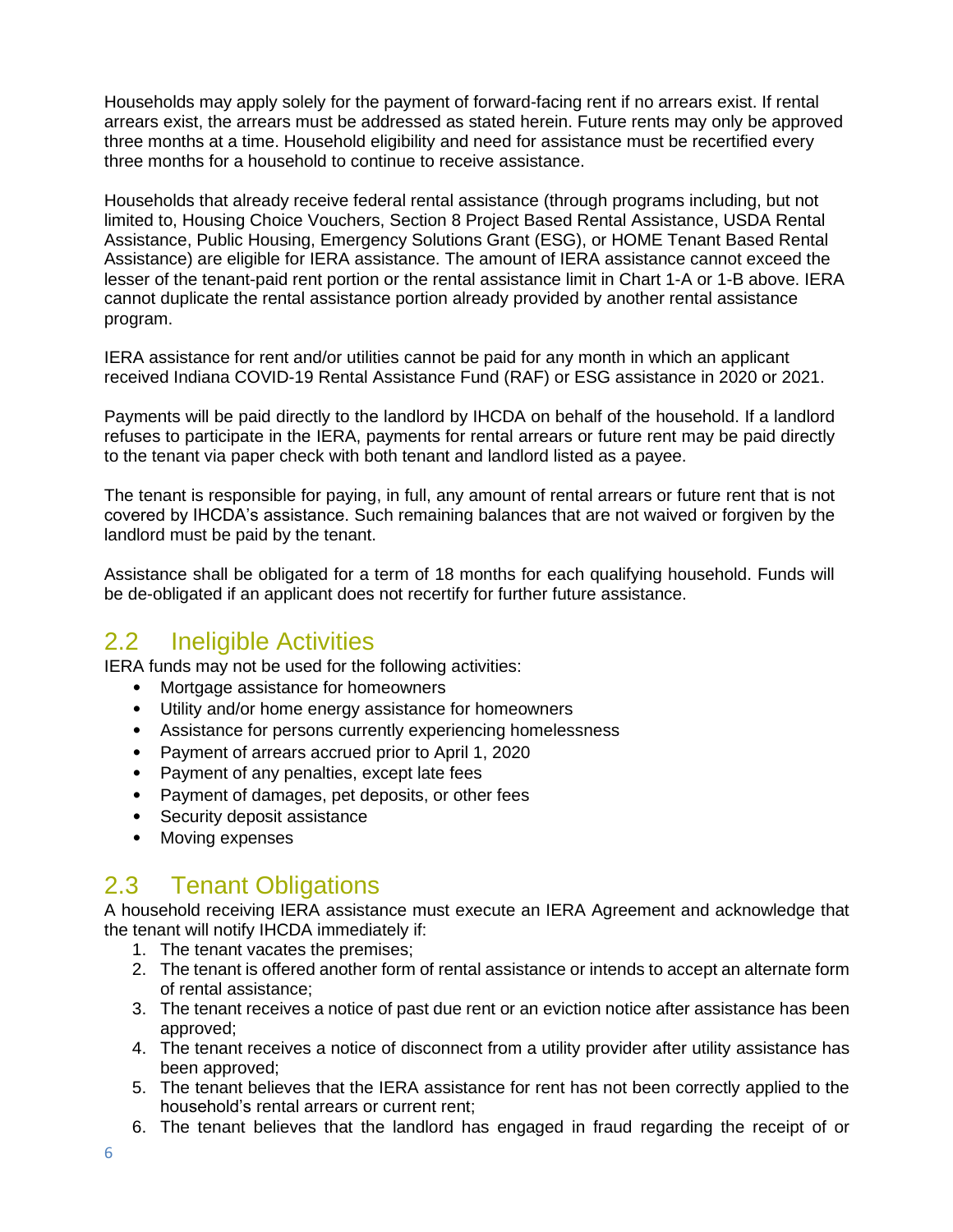application of IERA funds to their lease, rental arrears, or current rent; and/or

7. The tenant believes that the IERA assistance for utility/ home energy costs has not been correctly applied to the household's utility/ home energy amounts owed to the utility or home energy vendor.

The tenant must also acknowledge that any payment of funds which constitutes an overpayment or erroneous payment of funds must be returned to IHCDA immediately upon request. Furthermore, any payment must be returned if approval of such assistance was based on false, fictitious, or fraudulent statements; misrepresentation of information or documentation; or failure to disclose a material fact in a manner that makes the statements, information, or documentation provided false.

The IERA Agreement will be executed and the tenant obligations will be acknowledged through the Application Portal. The IERA Agreement and the acknowledgement will be included in the application; a separate form is not required.

## <span id="page-6-0"></span>2.4 Landlord Obligations

A landlord receiving direct payment of IERA funds must execute an IERA Agreement and acknowledge that:

- 1. The landlord may not evict the tenant for nonpayment of rent during the period covered by IERA rental assistance. This requirement went into effect with Treasury Guidance issued on May 7, 2021 and applies to all landlord agreements executed on or after that date.
- 2. The landlord will notify IHCDA immediately if:
	- a. The tenant vacates the premises;
	- b. The landlord receives a rental assistance payment for the tenant from a different program or entity providing rental assistance;
	- c. The tenant is offered a payment plan or decrease in the tenant's rental rate;
	- d. The tenant's rent increases for any reason;
	- e. The landlord issues a notice of past due rent or an eviction notice to the tenant after IERA funds have been received and applied to the tenant's rental account; and/or
	- f. The landlord believes that the tenant has engaged in fraud regarding the application or receipt of IERA assistance.
- 3. Funds received must be applied to the tenant's rent and not to other fees such a penalties, deposits, or pet fees;
- 4. Any overpayment of IERA assistance or payment received by the landlord in error must be returned to IHCDA immediately upon request;
- 5. Any payment must be returned if approval of such assistance was based on false, fictitious, or fraudulent statements; misrepresentation of information or documentation; or failure to disclose a material fact in a manner that makes the statements, information, or documentation provided false; and
- 6. The landlord will not charge a tenant receiving IERA assistance additional rent or fees related to their application or participation in IERA.

A landlord will acknowledge the IERA obligations through an electronic form issued directly to the landlord through the Vendor Portal.

IERA aims to ensure housing stability for tenants; therefore, IHCDA encourages landlords to endeavor to resolve disputes that may arise with tenants through means other than eviction when feasible. A landlord who discloses that the landlord intends to accept the IERA arrearage payment for an applicant and proceed with an eviction against the applicant may be barred from receiving an IERA payment for the applicant. Evictions for nonpayment of rent are prohibited during the period covered by IERA rental assistance.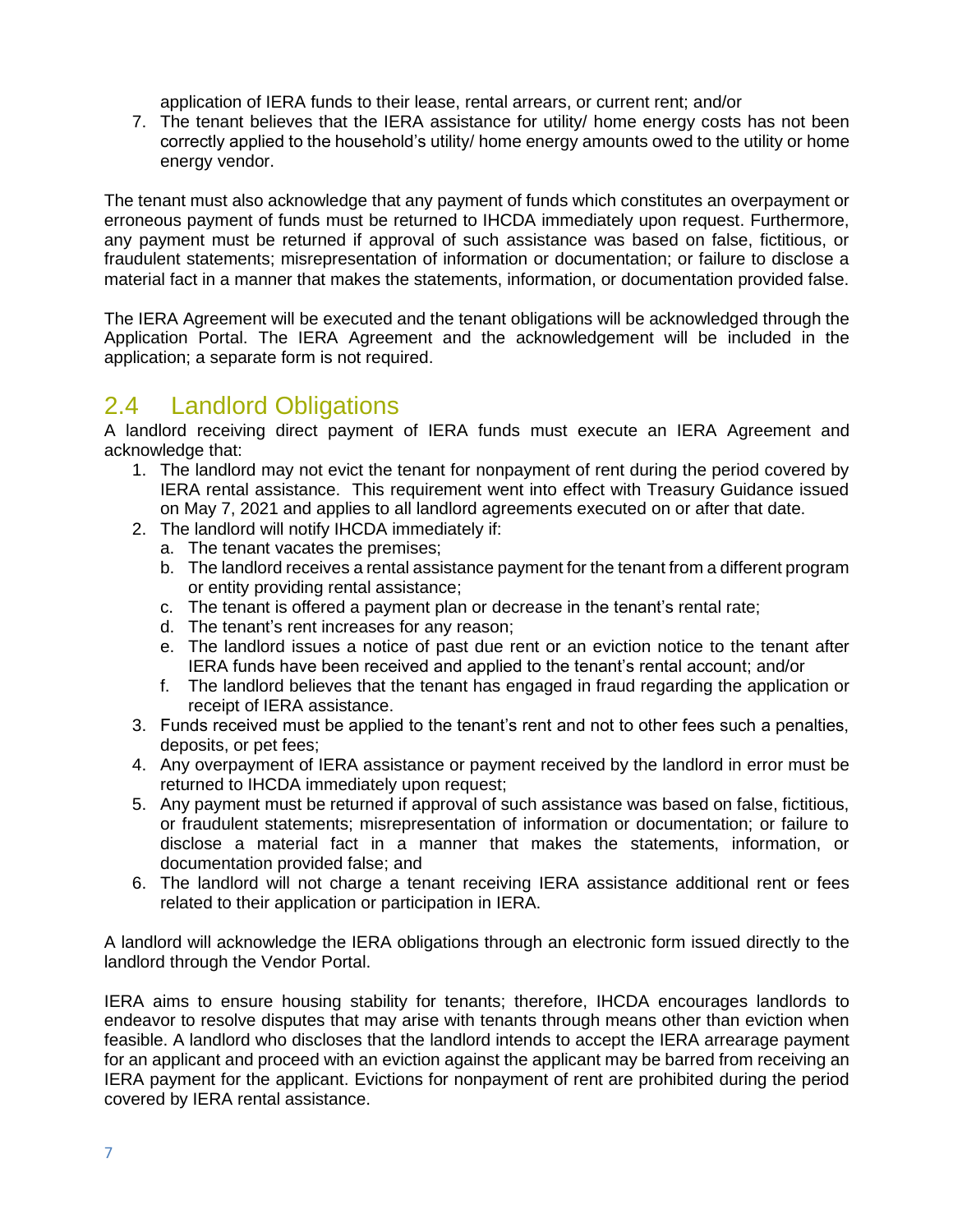### 2.5 Utility and Home Energy Assistance at Initial Application-Applications Submitted Prior to October 1, 2021

Participating tenants may request utility and home energy assistance from IERA. To be eligible, the applicant must have a past due balance with the utility vendor at the time of application. IERA can provide assistance for past due, outstanding, and/or previously invoiced utility bills commencing on April 1, 2020. The total may not exceed 18 months of assistance for any combination of rent and utility/ home energy assistance.

A utility is defined as:

- 1) Electric, gas, water, wastewater or sewer, and trash removal (trash removal is only eligible if included in a consolidated bill from a utility provider).
	- a. If billed to the tenant; and
	- b. The invoice reflects the address of the application.
- 2) Telephone, internet, and cable are NOT eligible utilities.

Home energy is defined as:

- 1) Fuel oil, liquefied petroleum gas (LP Gas), propane, wood, coal, kerosene, pellets, or biofuel used for heating
	- a. If billed to the tenant; and
	- b. The invoice or sub invoice reflects the address of the application.
- 2) Home energy costs may include past due amounts for delivery of the fuel source and/ or tank inspection.

Utility assistance may include the payment of reasonable late fees as charged by the provider. Utility assistance may not include the payment of disconnect fees, reconnect fees, and/ or deposits.

Applicants must:

- 1. Provide a utility or home energy invoice or sub-invoice in the name of the tenant or co-tenant reflecting the address of the application for each qualifying utility or home energy expense for which payment is requested;
- 2. Complete and upload an affidavit of home energy exhaustion, where applicable, stating that the household has exhausted its home energy source and is without sufficient funds to incur additional home energy resources.

IERA may pay utility and home energy arrearages incurred on or after April 1, 2020. IERA may pay the full amount of utility and home energy arrearages for qualifying utilities and home energy expenses. The applicant is not required to apply for or receive rental assistance in order to request assistance for utility arrearages.

Utility and/or home energy assistance may cover a period equal to or less than 18 months. The 18 months for rent and utility/ home energy assistance run concurrently.

A household that is reliant on home energy for heat may receive an arrearage payment for all arrearages incurred after April 1, 2020 and a one-time payment up to a maximum of \$750.00 to replenish the home energy source. The one-time payment will only be available to households that:

- 1) Rely on a home energy source for heat;
- 2) Are able to produce a prior invoice for a home heat source dated within two years of application; and
- 3) Complete and upload an affidavit of home energy exhaustion.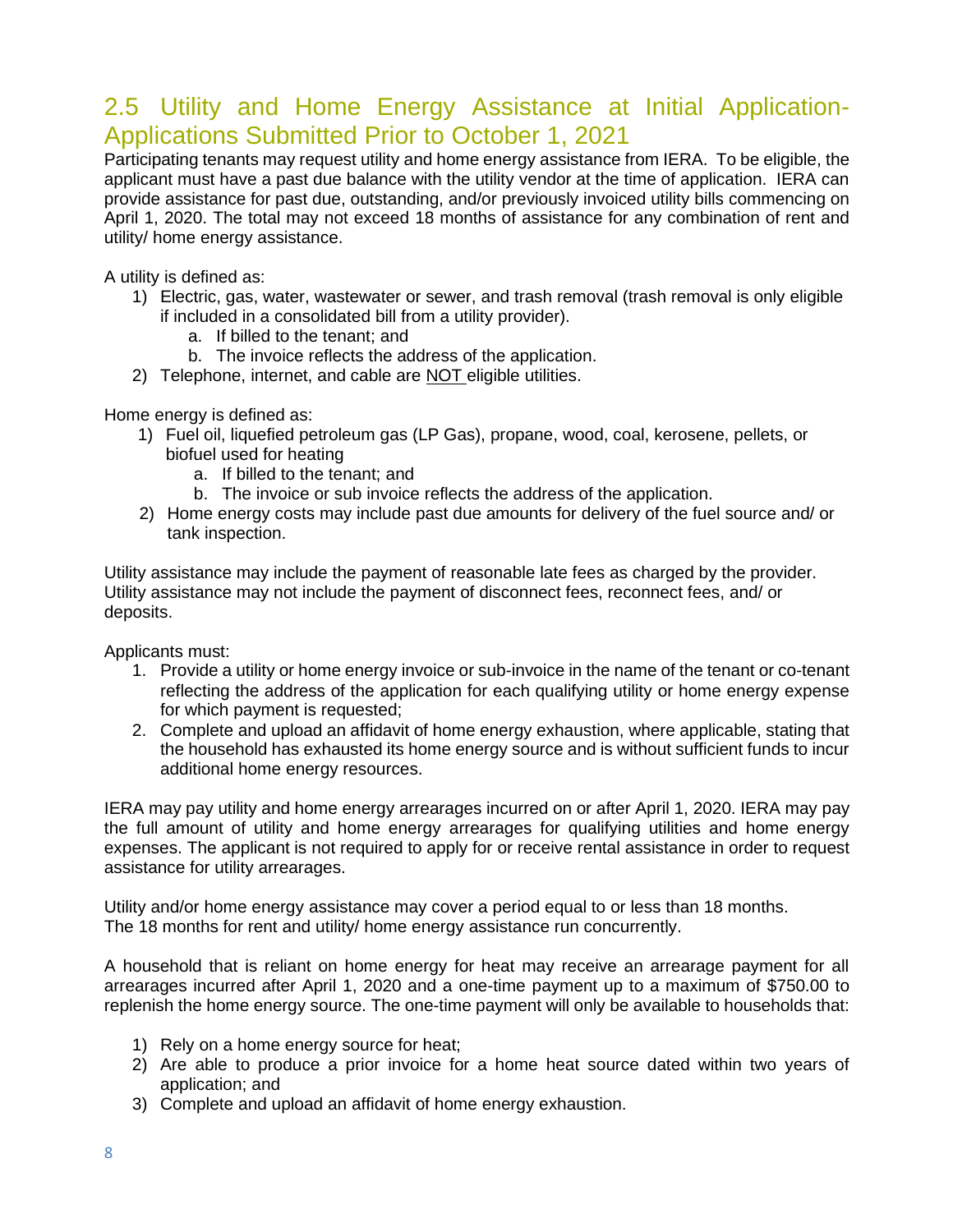The amount of the home energy payment will be based on the previously provided invoice and may include a charge for delivery and tank inspection.

IERA will not pay utilities:

- 1. Reflecting a service address that is not the address on the application or the address of rental building, or rental complex;
- 2. Billed to a party other than the tenant, co-tenant on the lease, building manager/ owner, or complex manager/owner; or
- 3. Billed to the landlord, unless the utility is sub-metered and the tenant is then directly billed by the landlord for their unit's specific utility cost. This payment from the tenant to the landlord must be separate from rent and must be for the specific utility costs incurred by the tenant.

Utilities designated on the lease as being included in the rent may be paid through the payment of rental arrears or forward-facing rental assistance. Utilities designated as being included in the lease may not be paid outside of a rental assistance payment.

### 2.6 Utility and Home Energy Assistance at Initial Application-Applications Submitted on or After October 1, 2021

Participating tenants may request utility and home energy assistance from IERA. IERA can provide utility/home energy assistance for utility and home energy costs that are the responsibility of the household. Utility assistance will be paid directly to the utility vendor in an amount based on Chart 2 below. IERA will only directly pay participating utility vendors; dual payee checks will not be issued for utilities. The amount of utility assistance depends on (1) which utilities the household is responsible for paying and (2) the number of bedrooms in the rental unit.

A utility is defined as:

- 1) Electric, gas, water, wastewater or sewer, and trash removal (trash removal is only eligible if included in a consolidated bill from a utility provider).
	- a. If billed to the tenant; and
	- b. The invoice reflects the address of the application.
- 2) Telephone, internet, and cable are NOT eligible utilities.

Home energy is defined as:

- 1) Fuel oil, liquefied petroleum gas (LP Gas), propane, wood, coal, kerosene, pellets, or biofuel used for heating
	- a. If billed to the tenant; and
	- b. The invoice or sub invoice reflects the address of the application.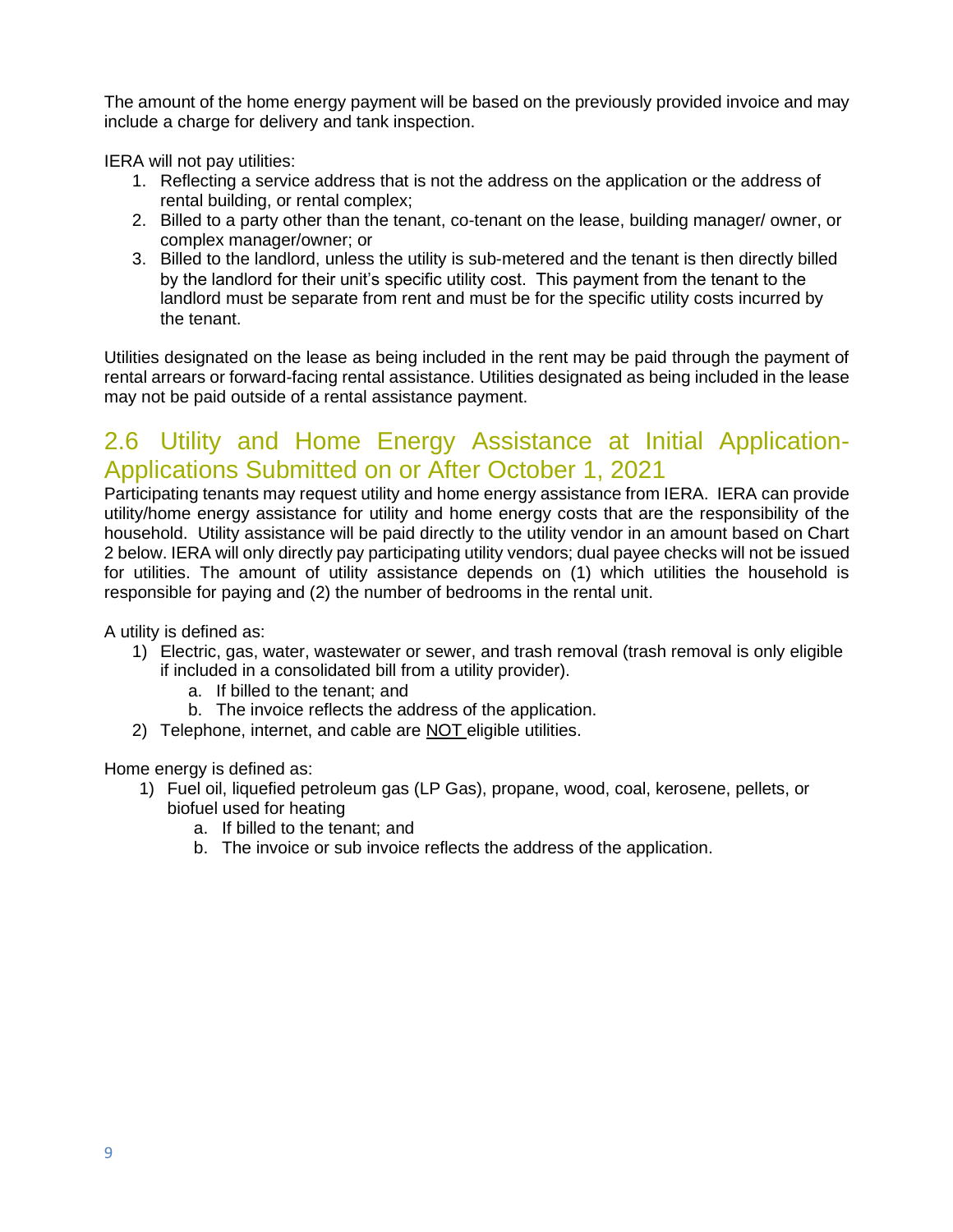|                       |                               | $0-BR$ | 1-BR | $2-BR$ | $3-BR$ | $4-BR$ | $5-BR$ |
|-----------------------|-------------------------------|--------|------|--------|--------|--------|--------|
| Heating - Natural Gas |                               | 24     | 32   | 43     | 52     | 66     | 75     |
|                       | Electric                      | 55     | 78   | 102    | 123    | 152    | 170    |
|                       | <b>Home Energy</b>            | 58     | 77   | 103    | 128    | 166    | 178    |
|                       | Electric - other than heating | 49     | 57   | 65     | 73     | 83     | 91     |
| Water                 |                               | 29     | 36   | 46     | 56     | 70     | 88     |
| Sewer                 |                               | 54     | 54   | 62     | 71     | 86     | 109    |

#### **Chart 2: Monthly Utility Assistance Calculation**

Applicants must:

- 1. Provide a utility or home energy invoice or sub-invoice in the name of the tenant or co-tenant reflecting the address of the application for each qualifying utility or home energy expense for which payment is requested;
- 2. Complete and upload an affidavit of home energy exhaustion, where applicable, stating that the household has exhausted its home energy source and is without sufficient funds to incur additional home energy resources.

Utility and/or home energy assistance may cover a period of up to 18 months. The 18 months for rent and utility/ home energy assistance run concurrently.

IERA will not pay utilities:

- 1. Reflecting a service address that is not the address on the application or the address of rental building, or rental complex;
- 2. Billed to a party other than the tenant, co-tenant on the lease, building manager/ owner, or complex manager/owner; or
- 3. Billed to the landlord, unless the utility is sub-metered and the tenant is then directly billed by the landlord for their unit's specific utility cost. This payment from the tenant to the landlord must be separate from rent and must be for the specific utility costs incurred by the tenant.

Utilities designated on the lease as being included in the rent may be paid through the payment of rental arrears or forward-facing rental assistance. Utilities designated as being included in the lease may not be paid outside of a rental assistance payment.

### 2.7 Utility and Home Energy Assistance at Recertification

As funding permits, IHCDA may offer a lump sum utility assistance benefit at each recertification. To be eligible, applicants must continue to meet all program eligibility criteria and self-certify an ongoing need for utility assistance.

#### 2.8 Internet Assistance

<span id="page-9-0"></span>Effective August 6, 2021, the IERA program no longer provides internet assistance.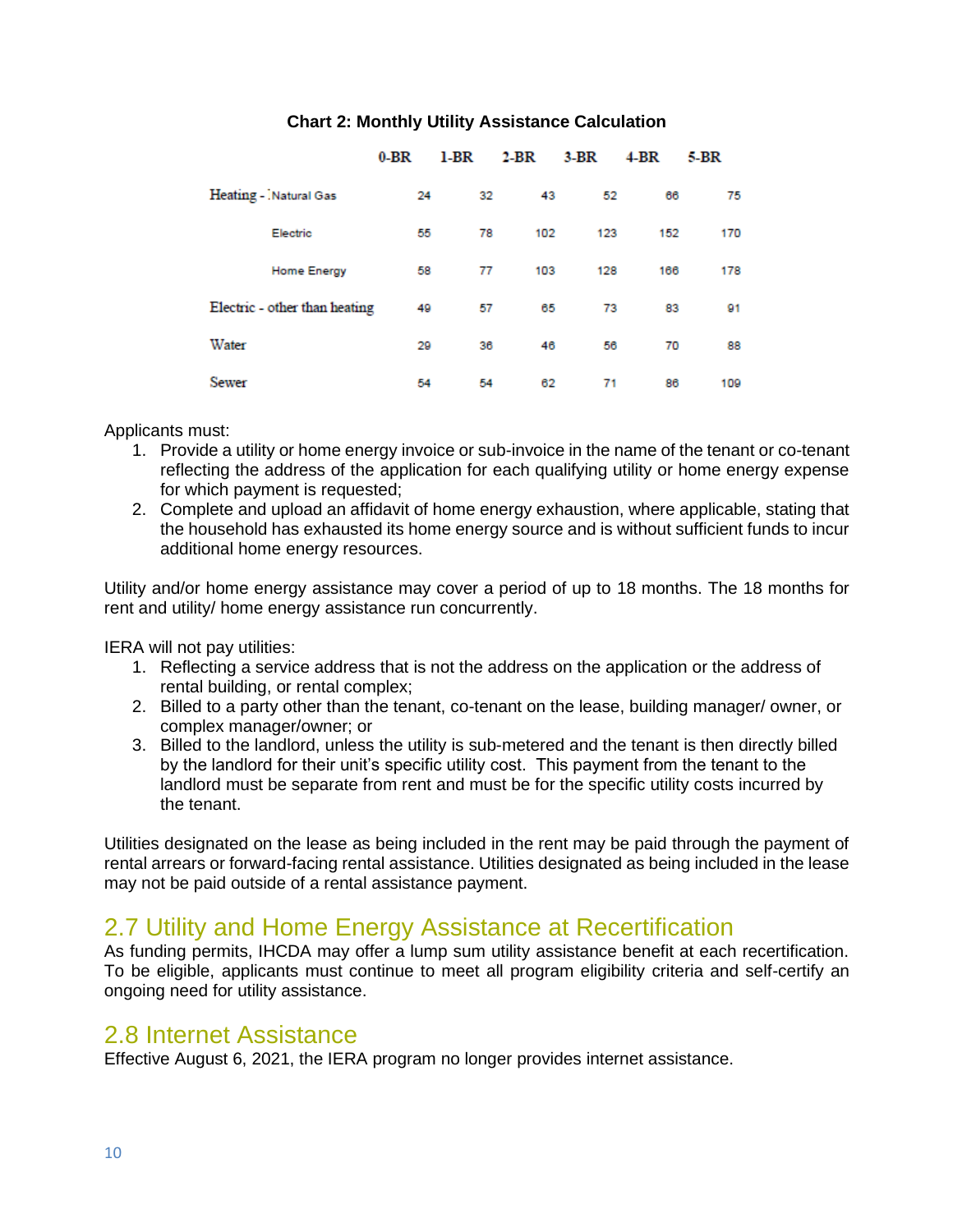## 2.9 Cooperation of Landlords and Utility/Home Energy Providers

IHCDA will make reasonable efforts to obtain the cooperation of landlords and utility/ home energy providers to accept direct payments from IERA. A landlord or utility/ home energy provider will be deemed to have refused participation in the IERA program if:

- 1. A request for participation is sent in writing, by certified mail, to the landlord or utility/ home energy provider and the addressee does not respond to the request within 14 calendar days after mailing;
- 2. IHCDA has made at least three attempts by phone, text, and/or email over a 10-calendar day period to request the landlord or utility/ home energy provider's participation and has received no response. If IHCDA elects to use this option, the third and final contact attempt must be documented; or
- 3. The landlord or utility/ home energy provider notifies IHCDA, in writing, via email or direct correspondence that they have elected not to participate in IERA.

A landlord or utility/ home energy provider will be deemed as "nonparticipating" regarding a specific applicant if, after the timeframe defined above, a specific document request such as a request for a lease or arrearage documentation has not been fulfilled.

### 2.10 Hotel/Motel Assistance

Applicants living in hotels/motels who meet all program eligibility criteria may be eligible for IERA assistance for hotel/motel costs. Such assistance cannot cover incidentals or damage.

Applicants must provide a ledger of expenses to be considered for IERA assistance. Assistance will be provided as a paper check or direct deposit directly to the hotel/motel vendor. IHCDA may pay up to 90 days of assistance.

Before providing IERA assistance, IHCDA staff will contact the regional lead entity for Coordinated Entry to determine if other homelessness assistance funds, such as ESG grants, are available to provide this assistance.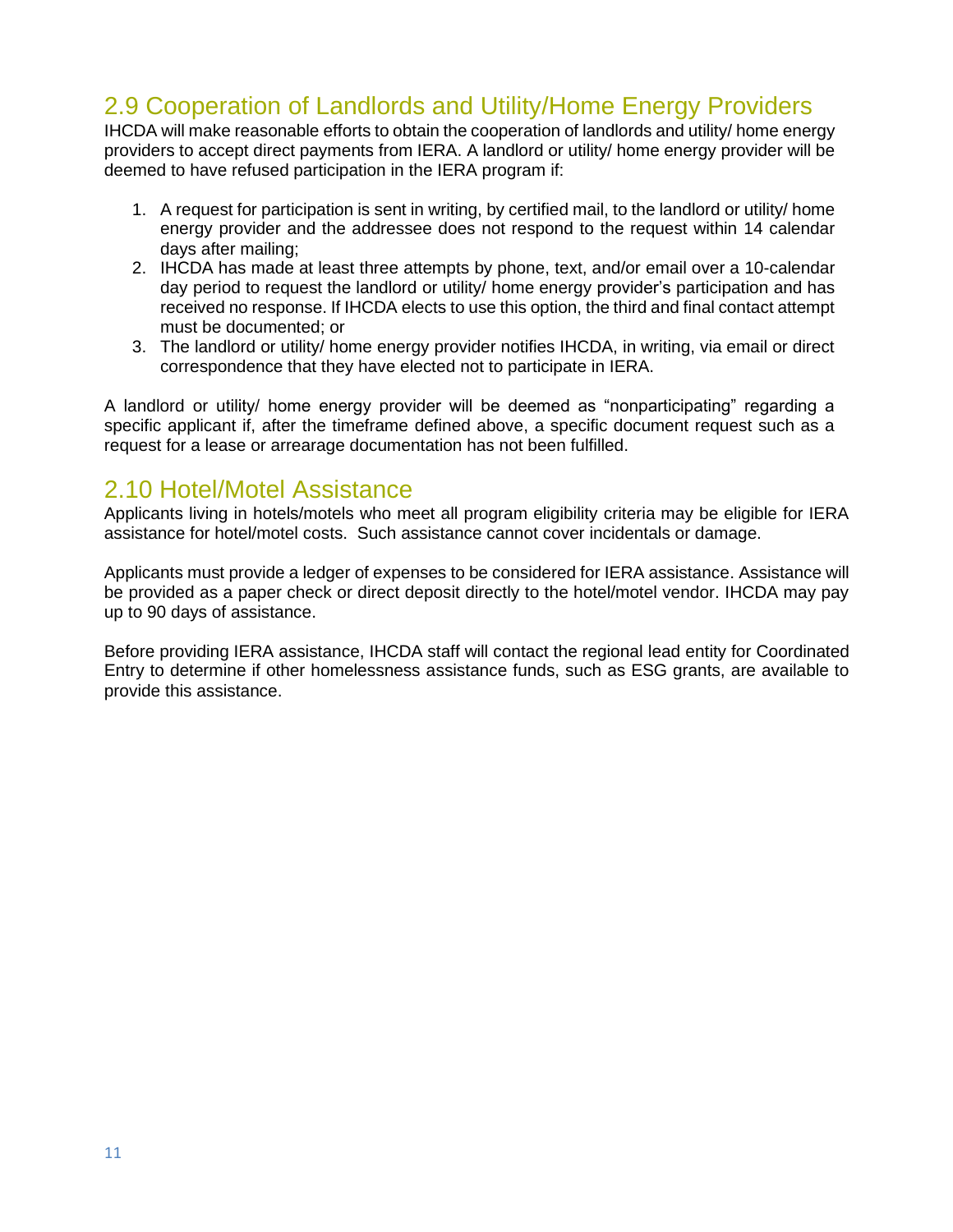### <span id="page-11-1"></span><span id="page-11-0"></span>3.1 Eligible Households

A household must meet the eligibility criteria set forth below. IERA staff may request additional documentation as needed to verify that an applicant meets eligibility criteria.

1. Must be an Indiana renter household that lives outside of the excluded municipalities (as defined in Section 4). Assistance may only be provided for an applicant's current or previous primary residence. The residence must be the applicant's primary residence at the time of application and must remain their primary residence until they have been deemed eligible for assistance. Each applicant must have a current written lease or an expired lease that permits month-to-month tenancy and has been expired for three years or less.

If the applicant vacates the residence (voluntarily or involuntarily) after they have been deemed eligible for assistance, IHCDA may issue payment for the rental arrearage incurred through the date of move-out. IHCDA must receive written confirmation from the applicant requesting and acknowledging that IERA assistance will be applied to their previous address and that these months will count against their total 18 months of assistance.

IHCDA will not issue an assistance payment for a residence if the renter vacated the residence before being deemed eligible for assistance.

Renters who vacate their residence or have a change in landlord prior to being approved for a benefit or recertified for additional assistance must submit a new application for assistance at their new address.

- 2. Must have a total household income that does not exceed 80% of the State of Indiana Area Median Income (AMI) [as published by HUD](https://www.huduser.gov/portal/datasets/il.html) and listed in Chart 3-A, 3-B, or 3-C below.
	- a. For purposes of determining the number of people in a household, an unborn child counts as a household member.
	- b. Income is based on either the adjusted gross income reported on IRS Form 1040 or the household's total gross household income for the two months prior to the month of application as calculated according to HUD regulations at 24 CFR 5.609. Household income includes the unearned income of all household members and the earned income (wages) of all adult household members age eighteen (18) or older.

|  | CHART 3-A: FY2020 Income Limits (effective for determinations made in March 2021) |
|--|-----------------------------------------------------------------------------------|
|--|-----------------------------------------------------------------------------------|

| Fiscal Year 2020 80% Low-Income Limit (LIL) |                                |          |                                           |          |          |          |           |  |  |
|---------------------------------------------|--------------------------------|----------|-------------------------------------------|----------|----------|----------|-----------|--|--|
|                                             | 1 Person   2 Person   3 Person |          | 4 Person   5 Person   6 Person   7 Person |          |          |          | ∣8 Person |  |  |
| \$40,500                                    | \$46,250                       | \$52,050 | \$57,850                                  | \$62,450 | \$67,100 | \$71,700 | \$76,350  |  |  |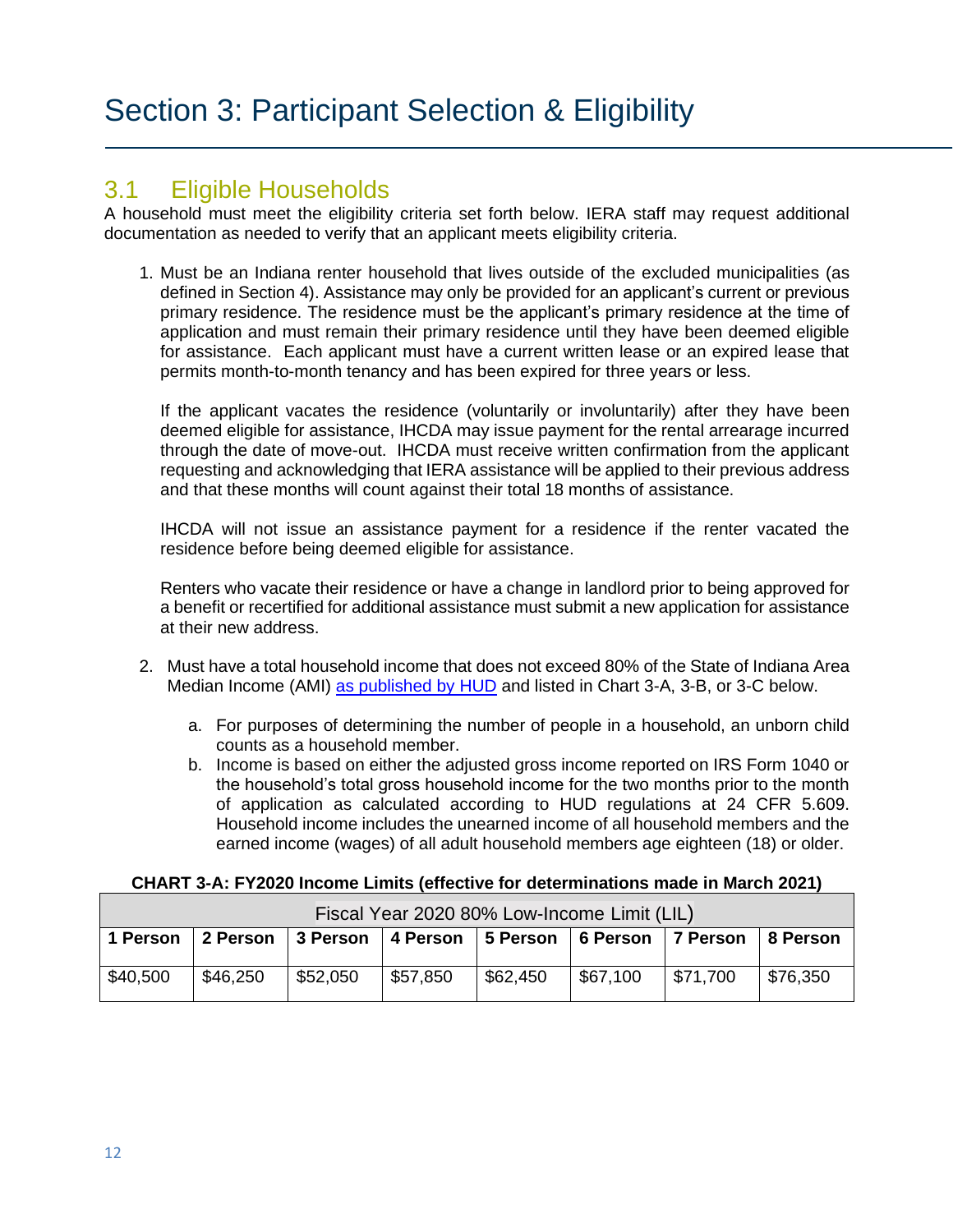#### **CHART 3-B: FY2021 Income Limits (effective for determinations made on or after 4/1/21)**

| Fiscal Year 2021 80% Low-Income Limit (LIL) |          |          |                                                                 |          |          |          |                        |  |  |  |
|---------------------------------------------|----------|----------|-----------------------------------------------------------------|----------|----------|----------|------------------------|--|--|--|
| 1 Person                                    |          |          | 2 Person   3 Person   4 Person   5 Person   6 Person   7 Person |          |          |          | ∣8 Person              |  |  |  |
| $\frac{1}{2}$ \$41,050                      | \$46,900 | \$52,800 | \$58,650                                                        | \$63,350 | \$68,000 | \$72,700 | $\frac{1}{2}$ \$77,400 |  |  |  |

#### **CHART 3-C: FY2022 Income Limits (effective for determinations made on or after 4/18/22)**

| Fiscal Year 2022 80% Low-Income Limit (LIL) |          |                 |          |                                           |          |          |          |  |  |  |
|---------------------------------------------|----------|-----------------|----------|-------------------------------------------|----------|----------|----------|--|--|--|
| 1 Person                                    | 2 Person | <b>3 Person</b> |          | 4 Person   5 Person   6 Person   7 Person |          |          | 8 Person |  |  |  |
| \$45,950                                    | \$52,500 | \$59,050        | \$65,600 | \$70,850                                  | \$76,100 | \$81,350 | \$86,600 |  |  |  |

- 3. For ERA 1, must self-attest that at least one member of the household has been negatively financially impacted by COVID-19. For ERA 2, must self-attest that at least one member of the household has been negatively financially impacted since April 1, 2020 (the onset of COVID-19), but not necessarily directly due to COVID-19. The applicant must attest, under penalty of perjury, to one of the following conditions. The applicant attests to a financial impact in the Application Portal.
	- a. Received unemployment benefits since April 1, 2020; or
	- b. Experienced a reduction in household income on or after April 1, 2020, due to an involuntary job layoff, involuntary furlough, reduced workdays and/ or hours, or reduced pay; or
	- c. Incurred significant costs or experienced a financial hardship due to the COVID-19 public health emergency on or after April 1, 2020. This may include, but not be limited to:
		- i. Reduction in income due to the need to stay at home due to a pre-existing condition that may be exacerbated by COVID-19;
		- ii. Reduction in income due to the need for an applicant or dependent to quarantine after COVID-19 exposure or diagnosis;
		- iii. Incurred significant costs due to an increase in medical bills or medical costs associated with the treatment of COVID-19; or
		- iv. Incurred significant costs due to the increase in dependent care costs based on the closing of a school or care facility.
- 4. Must self-attest that the household is at risk of experiencing homelessness or housing instability. The applicant must attest, under penalty of perjury, to one of the following conditions. The applicant attests to a COVID impact in the Application Portal.
	- a. Experiencing a current housing-cost burden (household pays 30% or more of total household income on rent);
	- b. At risk of eviction- e.g., has received an eviction notice, notice to vacate, or notice of a court hearing regarding housing;
	- c. Has rental or utility arrears; or
	- d. Is doubling or tripling up with other households.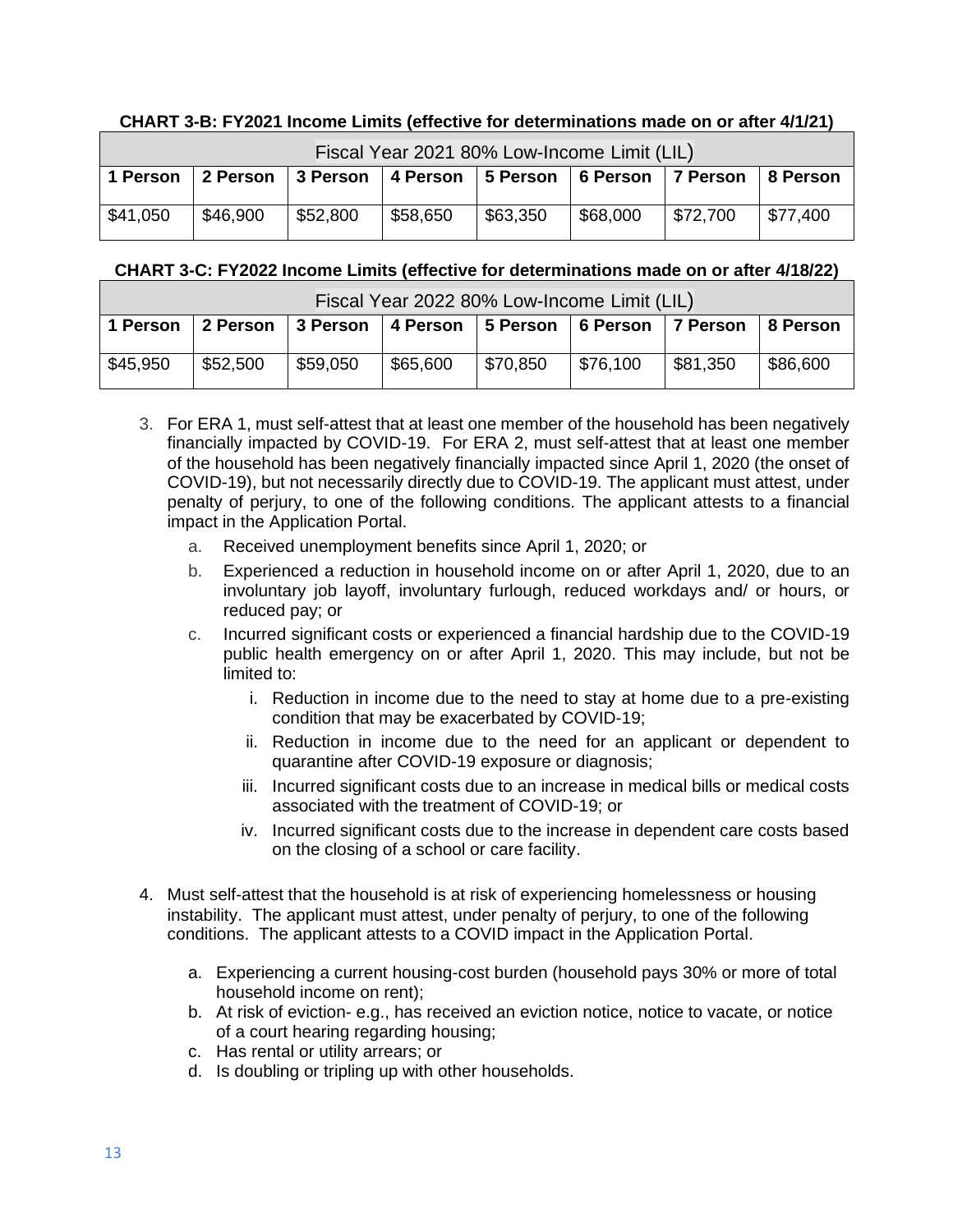This is not an exhaustive list of factors that demonstrate a household is at risk of experiencing homelessness or housing instability. The applicant will be able to provide additional information through the Application Portal for consideration.

- 5. May not receive another source of emergency rental assistance as part of a COVID-19 response for any month for which the household is receiving IERA assistance (including IERA utility assistance). Low-Income Home Energy Assistance Program (LIHEAP) or Energy Assistance Program (EAP) utility assistance do not qualify as emergency rental assistance, and receipt of LIHEAP or EAP does not make a household ineligible for IERA assistance.
- 6. Applicants must provide proof of income eligibility for the household through one of the following options:

**OPTION 1: CATEGORICAL ELIGIBILITY.** Applicants may provide a benefit determination letter from one of the following local, state, or federal government programs issued on or after January 1, 2021:

- a. HIP (Healthy Indiana Plan)
- b. SSI (Supplemental Security Income)
- c. SNAP (Supplemental Nutrition Assistance Program)
- d. TANF (Temporary Assistance for Needy Families)
- e. WIC (Special Supplemental Nutrition for Women, Infants, and Children) if the applicant household contains one (1) to six (6) household members. Households with seven (7) or more household members cannot be deemed as categorically eligible based solely on receipt of WIC.
- f. HCV (Housing Choice Voucher)
- g. Household lives in a Public Housing unit
- h. LIHEAP (Low Income Home Energy Assistance Program)
- i. LIHWAP (Low Income Household Water Assistance Program)

If an applicant provides an accepted benefit determination letter from one of the programs listed above, dated on or after January 1, 2021, no further income verification documentation is required. A letter's acceptance will be determined by program staff.

**OPTION 2: VERIFICATION OF INCOME.** If an acceptable benefit determination letter proving categorical eligibility is not provided, then the applicant must provide proof of income eligibility by submitting the following documents for each adult member of the household:

- a. IRS Form 1040 for 2020 or 2021. Applications submitted after April 15, 2022 must use the 2021 Form 1040; or
- b. Documentation of income, including but not limited to the following documentation, as applicable:
	- Unemployment benefit statement
	- Pay stubs or wage statement
	- Benefits letter for programs such as Social Security, SSI, SSDI, etc.
	- Proof of child support and/or spousal support/alimony
	- Proof of pension or retirement income
	- Proof of workers compensation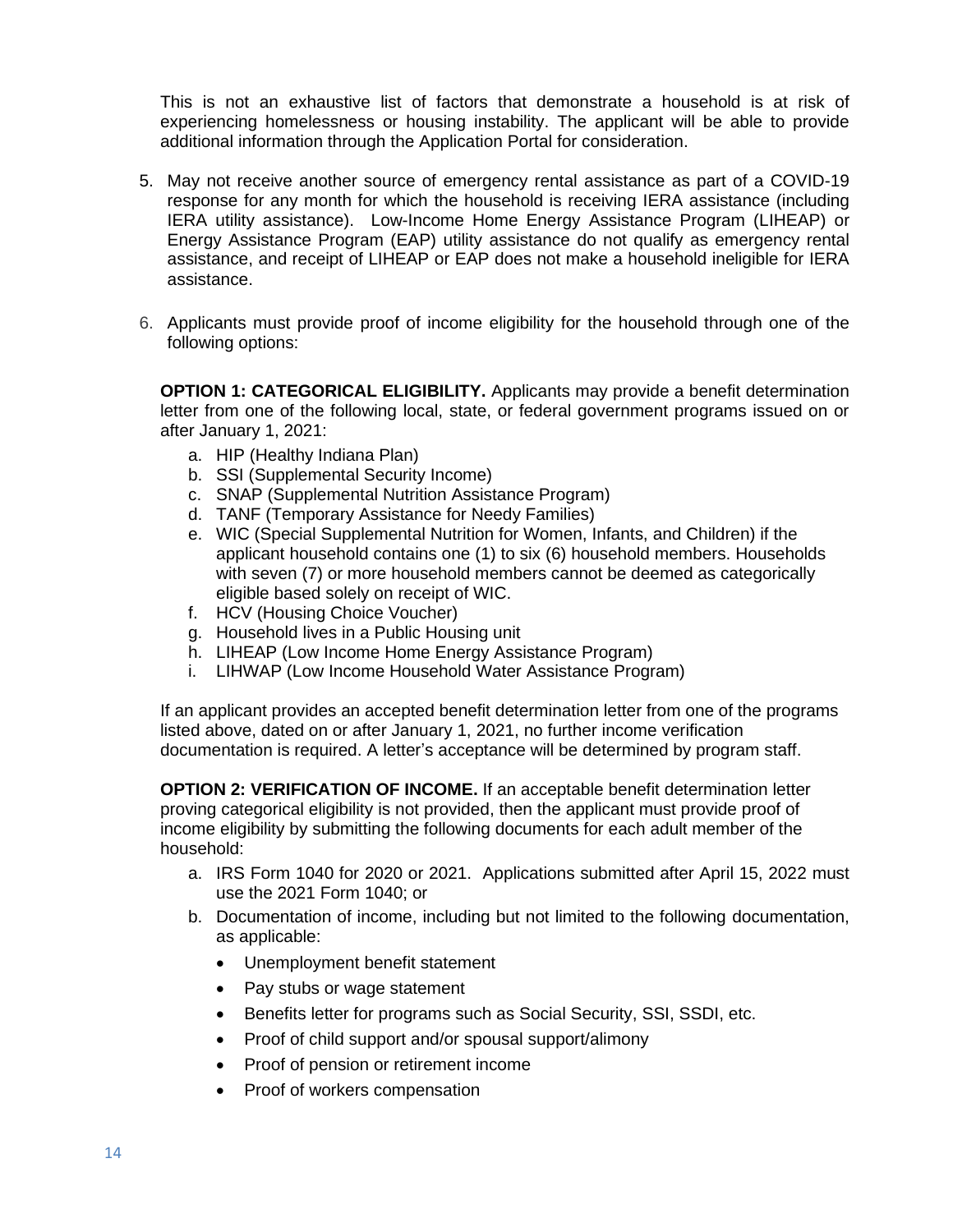Staff will calculate an applicant's household income based on the documentation submitted by the applicant and will determine whether the applicant's income is within the IERA income limits. If an applicant household is unable to provide any income documentation, the household will be permitted to self-certify income for purposes of eligibility.

**OPTION 3: ZERO INCOME.** Households with no income will self-certify through the Application Portal that they are a zero-income household.

7. There is no citizenship requirement to receive IERA assistance. However, due to the reporting requirements of the United States Department of Treasury, tenants must report their gender, race, and ethnicity as they identify.

IERA applicants are required to provide identification for any household members who are identified on the lease as a tenant. The following forms of identification will be accepted:

- Driver's License from any of the fifty states, US territory, or the District of Columbia
- Identification Card from any of the fifty states, US territory, or the District of Columbia
- Consular Identification Card
- Passport
- Photo identification card from the Office of Refugee Resettlement
- United States Visa
- Tribal Identification Card

Current identification is preferred but any of the identified forms of identification may be accepted if they have expired within the last 12 months.

IHCDA is required to maintain and may be required to report the following data to the United States Department of the Treasury:

- Address of the rental unit
- Gender, race, and ethnicity for the primary tenant
- Name, address, social security number (as applicable), tax identification number or DUNS number, as applicable, for each landlord receiving funds
- Name, address, social security number (as applicable), tax identification number or DUNS number, as applicable, for each utility/home energy provider receiving funds
- Amount and percentage of monthly rent covered by IERA assistance
- Amount and percentage of separately stated utility and home energy costs covered by IERA assistance
- Total amount of each type of assistance (i.e., rent, rental arrears, utilities and home energy costs, utilities, home energy costs arrears) provided to each household
- Amount of outstanding rental arrears for each household
- Number of months of rental payments for which IERA assistance is provided
- Number of months of utility and/ or home energy payments for which IERA assistance is provided
- Household income for each household
- Number of individuals in the household.

Personally Identifiable Information received by IHCDA will be used only for the following purposes: (1) determining eligibility for IERA or other programs, (2) determining the veracity and/or accuracy of any statements made by an applicant, (3) administering the IERA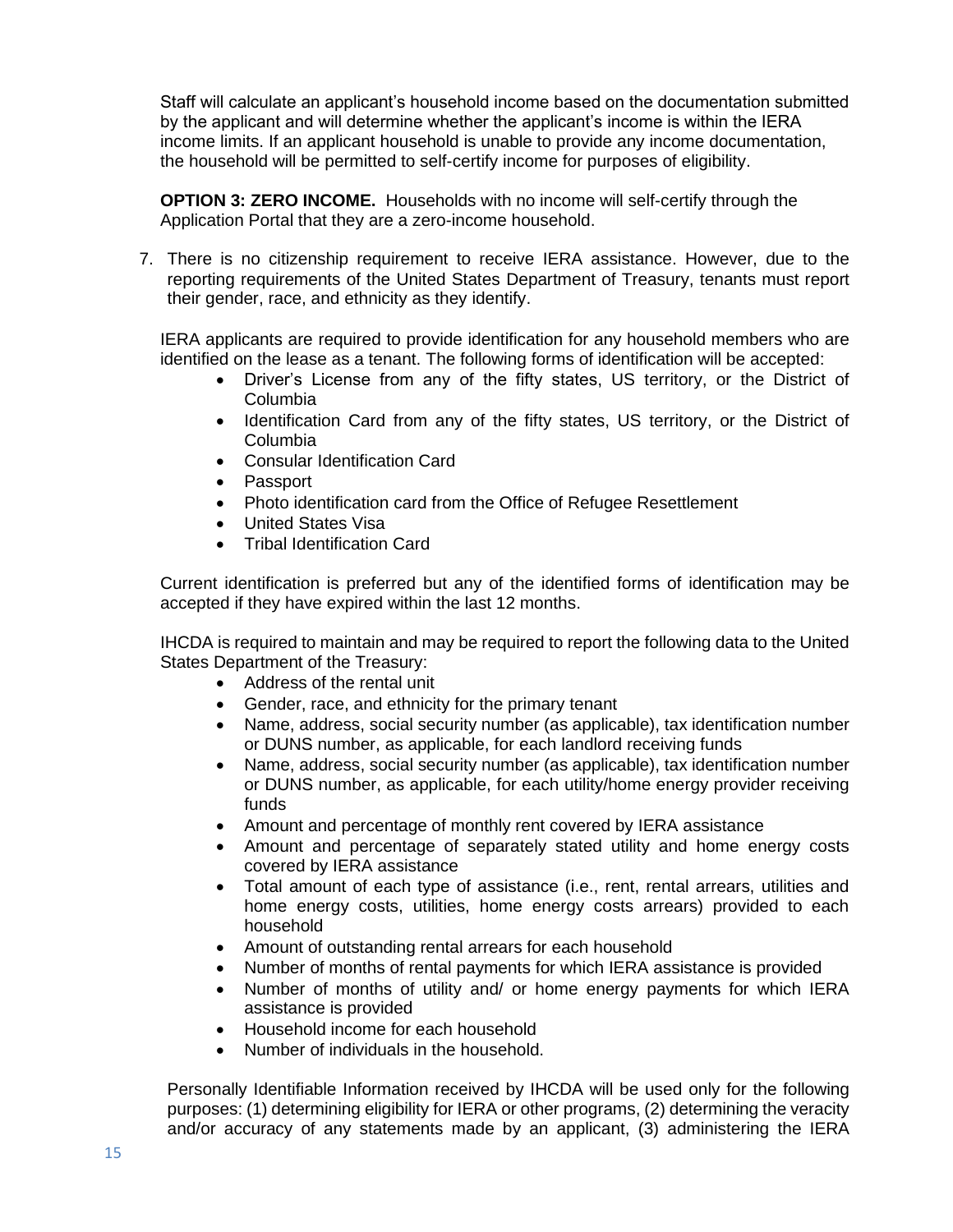program, (4) communicating with other administrators of other public programs to confirm no duplication of benefits, and (5) monitoring, evaluating, and investigations related to the IERA program. Personally Identifiable Information will be kept confidential and will be disclosed only as described herein and as allowed by State and federal law to the extent necessary and to achieve these purposes.

## <span id="page-15-0"></span>3.2 Intake and Screening

Applicants will be screened through IHCDA's intake portal. Applicants will be required to provide the following information during initial screening to assist in determining if they are eligible for assistance:

- Name and contact information
- Names of all co-tenants
- Current address (not located in one of the excluded municipalities)
- Utility/home energy services that are in the tenant's name and billed directly to the tenant monthly
- 2021 Household Income (self-certified at this application phase)
- Monthly income from all sources (self-certified at this application phase)
- Current residency status: renter, homeowner, or experiencing homelessness. Only renters are eligible for assistance through IERA.
	- $\circ$  Homeowners seeking assistance will be referred to the Hardest Hit Fund
	- o Persons experiencing homelessness seeking assistance will be rerouted to the appropriate regional Coordinated Entry Lead
- Acknowledgment of unemployment benefits and the duration of the benefit period being received by any member of the household (self-certified at this application phase).
- Self-certification that the applicant meets all eligibility requirements defined in Part 3.1 via a question in the Application Portal
- Self-certification that a notice of utility disconnect has been received, for an eligible utility, via a question in the Application Portal.

Based on the information provided, applicants will either be notified that they are ineligible for assistance or their application will proceed to review to confirm eligibility.

IHCDA reserves the right to request additional documentation from any applicant or household to verify and/or clarify any information provided for the purpose of demonstrating initial and/ or ongoing IERA eligibility. IHCDA further reserves the right to request additional documentation from third parties, such as landlords or utility providers, for purposes of verifying and/ or clarifying any information provided by the applicant, household, or a third party which is necessary to determine or maintain program eligibility.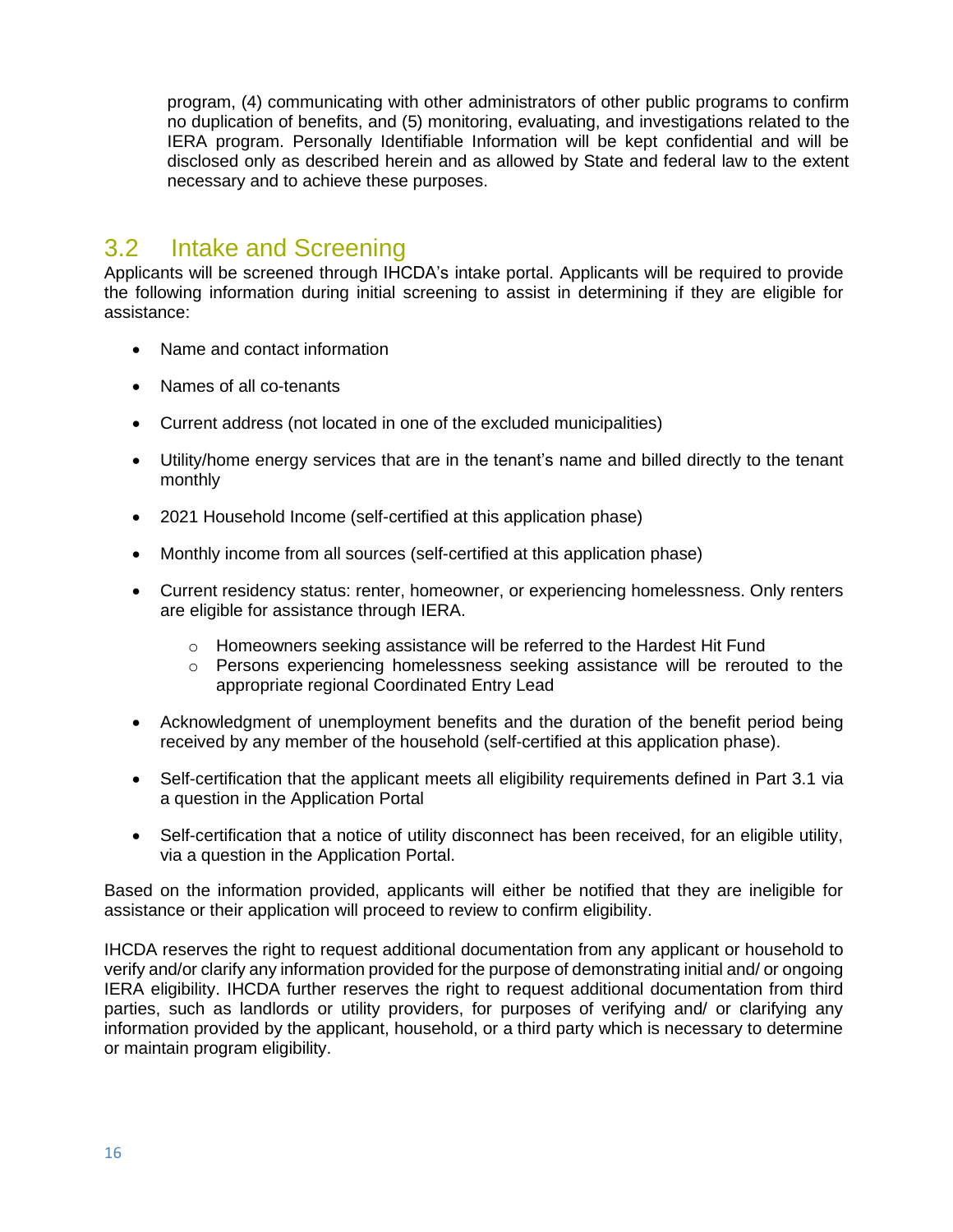## <span id="page-16-0"></span>3.3 Priority Review

Applicants that indicate one of the following conditions during the initial application phase will receive priority application review:

1) Applicants with a total household income that does not exceed 50% of the State of Indiana Area Median Income (AMI) as [published by HUD](https://www.huduser.gov/portal/datasets/il.html) and listed in Chart 4-A, 4-B, or 4-C below.

#### **CHART 4-A: FY2020 Income Limits (effective for determinations made in March 2021) Fiscal Year 2020 50% Very Low-Income Limit (VLIL)**

|          |          | 1 Person 2 Person 3 Person 4 Person 5 Person 6 Person |          |          |          | 7 Person   8 Person |          |
|----------|----------|-------------------------------------------------------|----------|----------|----------|---------------------|----------|
| \$25,300 | \$28,900 | \$32,550                                              | \$36,150 | \$39,050 | \$41,950 | \$44.850            | \$47,700 |

#### **CHART 4-B: FY2021 Income Limits (effective for determinations made on or after 4/1/21) Fiscal Year 2021 50% Very Low-Income Limit (VLIL)**

| 1 Person |          | 2 Person 3 Person 4 Person 5 Person 6 Person |          |          |          | 7 Person | ∣8 Person |
|----------|----------|----------------------------------------------|----------|----------|----------|----------|-----------|
| \$26,650 | \$29,300 | \$33,000                                     | \$36,650 | \$39,600 | \$42,500 | \$45,450 | \$48,400  |

#### **CHART 4-C: FY2022 Income Limits (effective for determinations made on or after 4/18/22) Fiscal Year 2022 50% Very Low-Income Limit (VLIL)**

|          |          | 1 Person   2 Person   3 Person   4 Person   5 Person   6 Person |          |                        |                        | 7 Person 3 Person |          |
|----------|----------|-----------------------------------------------------------------|----------|------------------------|------------------------|-------------------|----------|
| \$28,700 | \$32,800 | \$36,900                                                        | \$41,000 | $\frac{1}{2}$ \$44,300 | $\frac{1}{2}$ \$47,550 | \$50,850          | \$54,150 |

2) Applicants that indicate a household member is unemployed at the time the application and has been for 90 days prior to the date of submission of the application.

During the three weeks immediately following the opening of the application portal, IERA staff will only review applications demonstrating one or both of the priority conditions.

After the initial three weeks, applications will be assigned for review by date. Those applications indicating one of the priority conditions will be labeled as meeting a priority condition and will continue to receive expediated review.

The expedited review will terminate if the triggering condition is determined to be unfounded.

## <span id="page-16-1"></span>3.4 Reconsideration of Income Determination

An applicant whose application was declined because the household's income exceeds the IERA income limit may seek a reconsideration.

- 1) Reconsideration is limited to an income recalculation using the initial information and documentation provided by the applicant.
- 2) The applicant will have 10 calendar days to request a review of the recalculation results. The applicant must submit a written request for review that includes a specific reason for why the applicant believes the results were incorrect.
- 3) The IERA Legal Counsel or her designee will conduct the review based on the reason(s)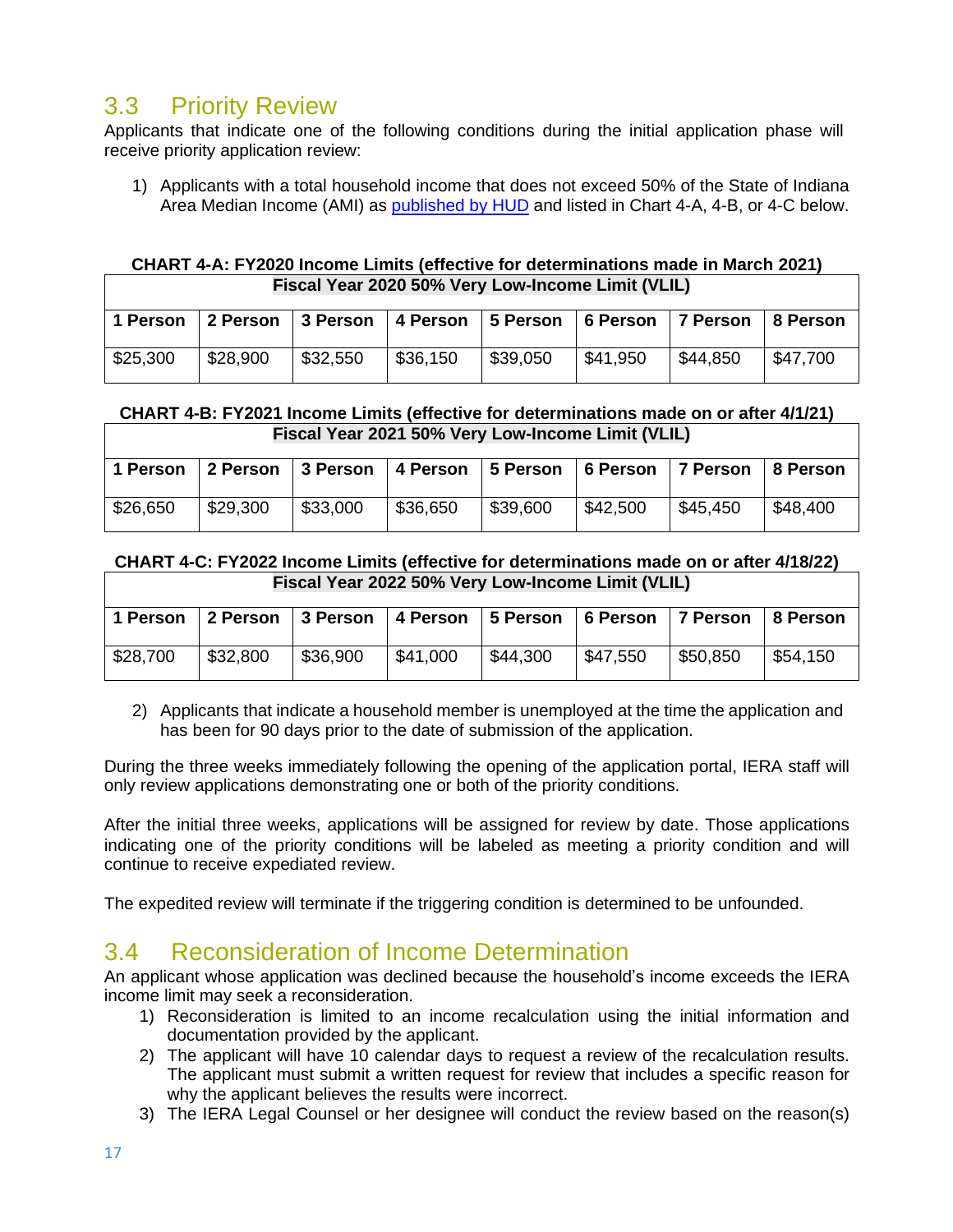provided by the applicant. The review will be limited to a review of the income determination. 4) The applicant will be notified of the review results via email. The review results will be final.

# <span id="page-17-0"></span>3.5 Rent to Own / Lease Purchase

An applicant who is paying rent for a living space with an existing rent to own or lease purchase agreement may be approved for IERA assistance if they meet all program eligibility criteria and sign the IERA Rent to Own Certification. By signing the Rent to Own Certification, the applicant certifies that no member of the household is a signor or co-signor to the mortgage on the property, holds the deed or title to the property, or has exercised the option to purchase the property.

# <span id="page-17-1"></span>3.6 Other Housing Contracts

An applicant who makes payments under a contract that is not clearly a rental agreement may be approved for IERA assistance if they meet all program eligibility criteria and the following criteria are met:

- No member of the applicant's household is a signor or co-signor to the mortgage on the property, holds the deed or title to the property, or has exercised the option to purchase the property.
- The contract does not include a purchase date that is simultaneous to the signing of the contract or a past date.
- The contract does not grant equitable or legal title to the applicant.

IHCDA may also consider whether the following factors, which indicate an applicant is not a tenant, are incorporated into the contract that has been presented for purposes of obtaining an IERA benefit:

- The contract defines the parties as "seller" and "buyer" rather than "landlord" and "tenant" or "lessor" and "lessee."
- Applicant has paid a down payment.
- The applicant pays the property taxes assessed in their own name.
- Funds were placed in escrow at the execution of the contract.
- The applicant pays interest charged on the unpaid balance of the contract.

## 3.7 Mobile Homes

An applicant who is paying rent to live in a mobile home may be approved for IERA assistance if they meet all program eligibility criteria. IERA can provide rental assistance for the mobile home rent and/or the lot rent for the parcel of land. IERA rental assistance will be capped at the lower of (1) the sum of mobile home rent plus lot rent (if both are applicable) or (2) the Fair Market Rent listed in Chart 1A or 1B of Section 2.1 of this manual.

# <span id="page-17-2"></span>3.8 Familial or Same Address Leases

An applicant who is paying rent to a family member or resides at the same address as their landlord may be required to provide additional documentation to demonstrate that a verifiable landlord-tenant relationship exists. This documentation may include but is not limited to 1) proof of rental payments made to the landlord; 2) proof of rental payments transacted by the landlord; or (3) other documentation requested by IHCDA. The requested information and documentation will assist staff in verifying that an applicant has a valid rental obligation in addition to meeting all other eligibility requirements.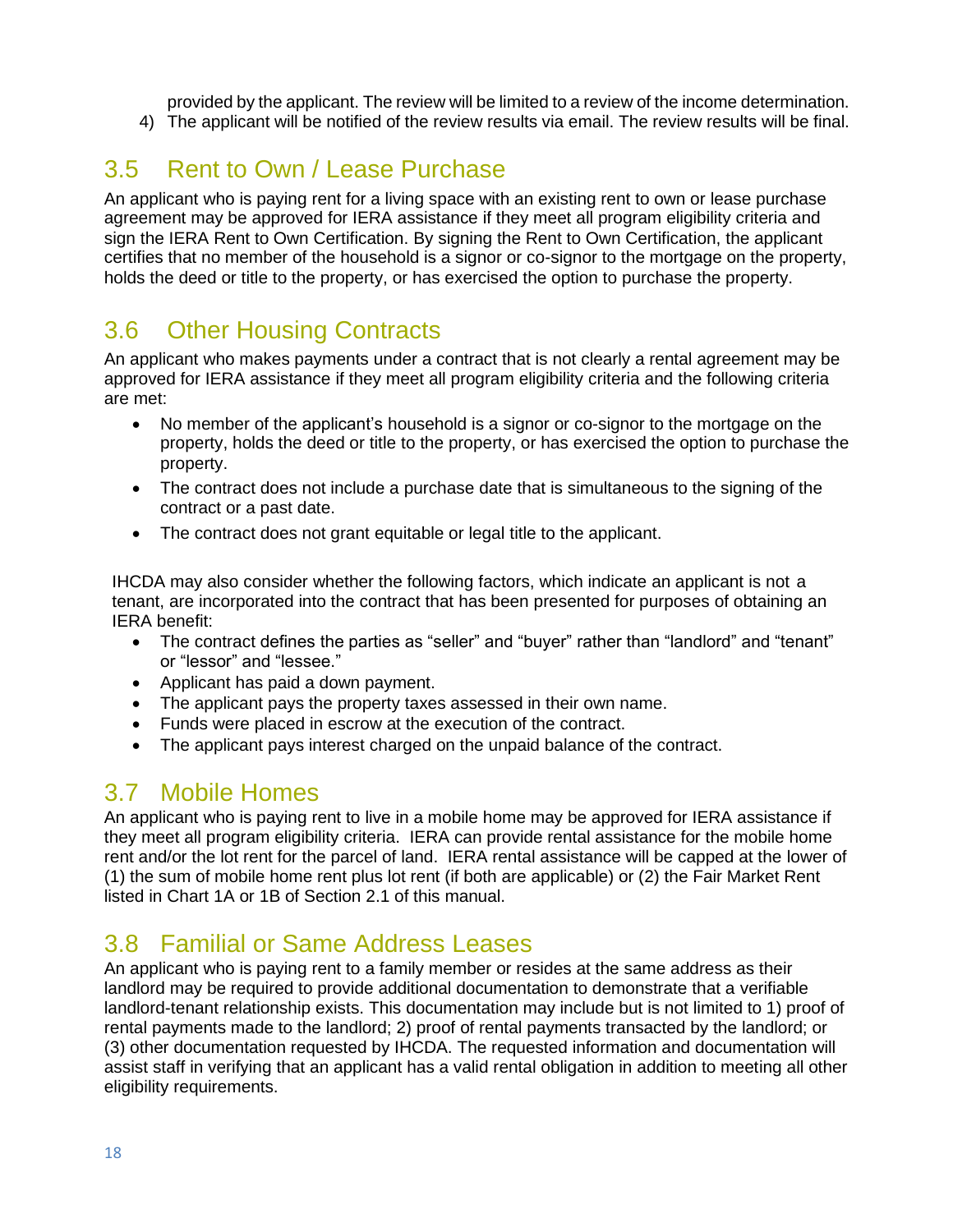# Section 4: Applicable Definitions

The following defined terms are applicable to IERA.

**Applicant**: The party seeking rental assistance through the IERA.

**Application**: All information provided through the application portal or directly to IHCDA or a Participating Provider for the purpose of obtaining IERA assistance.

**Co-tenant**: A signatory to the same lease or rental agreement for the same living space as the applicant. This is also known as a joint lease. Co-tenants are limited to one IERA award per household.

**Excluded Municipalities**: Those municipalities permitted by the United States Department of Treasury and electing to run their own rental assistance programs: Elkhart County, Hamilton County, Lake County, Marion County, St. Joseph County, and the City of Fort Wayne. However, the following updates apply:

- Effective October 1, 2021, Elkhart County is no longer accepting applications and IHCDA will serve Elkhart County residents through the IERA program as of that date.
- Effective January 1, 2022, Lake County is no longer accepting applications and IHCDA will serve Lake County residents through the IERA program as of that date.
- Effective January 15, 2022, St. Joseph County is no longer accepting applications and IHCDA will serve St. Joseph County residents through the IERA program as of that date.
- Effective May 20, 2022, the City of Fort Wayne is no longer accepting applications and IHCDA will serve City of Fort Wayne residents through the IERA program as of that date.

**Forward-facing rent**: Rent that is due on or after the date of initial IERA payment.

**Home Energy**: See Section 2.5.

**Home Energy Arrearage**: Any home energy invoice that is past due as of the date of application filing will be considered an arrearage. Arrearages dating back to April 1, 2020 and constituting 18 or fewer months may be paid in full. IERA is unable to pay disconnect fees, reconnect fees, and/ or deposits. Any such fees are and remain the responsibility of the household.

**Household**: A tenant and other individuals, family members, friends, roommates, or multiple families, residing together at the location specified in the lease.

**Individual Lease**: A lease or rental agreement in which a person takes responsibility for a room and a portion of the common areas and pays a separate and distinct portion of the rent associated with that space.

**Individual Lessee**: A tenant or renter under an individual lease. This type of tenant may apply for assistance with only their rental obligation.

#### **Housing Contract:** See Section 3.6

**Lease**: A written agreement between two parties for the occupation of a living space with a term of at least 30 days or a written program agreement for transitional or recovery housing with a term of at least 30 days.